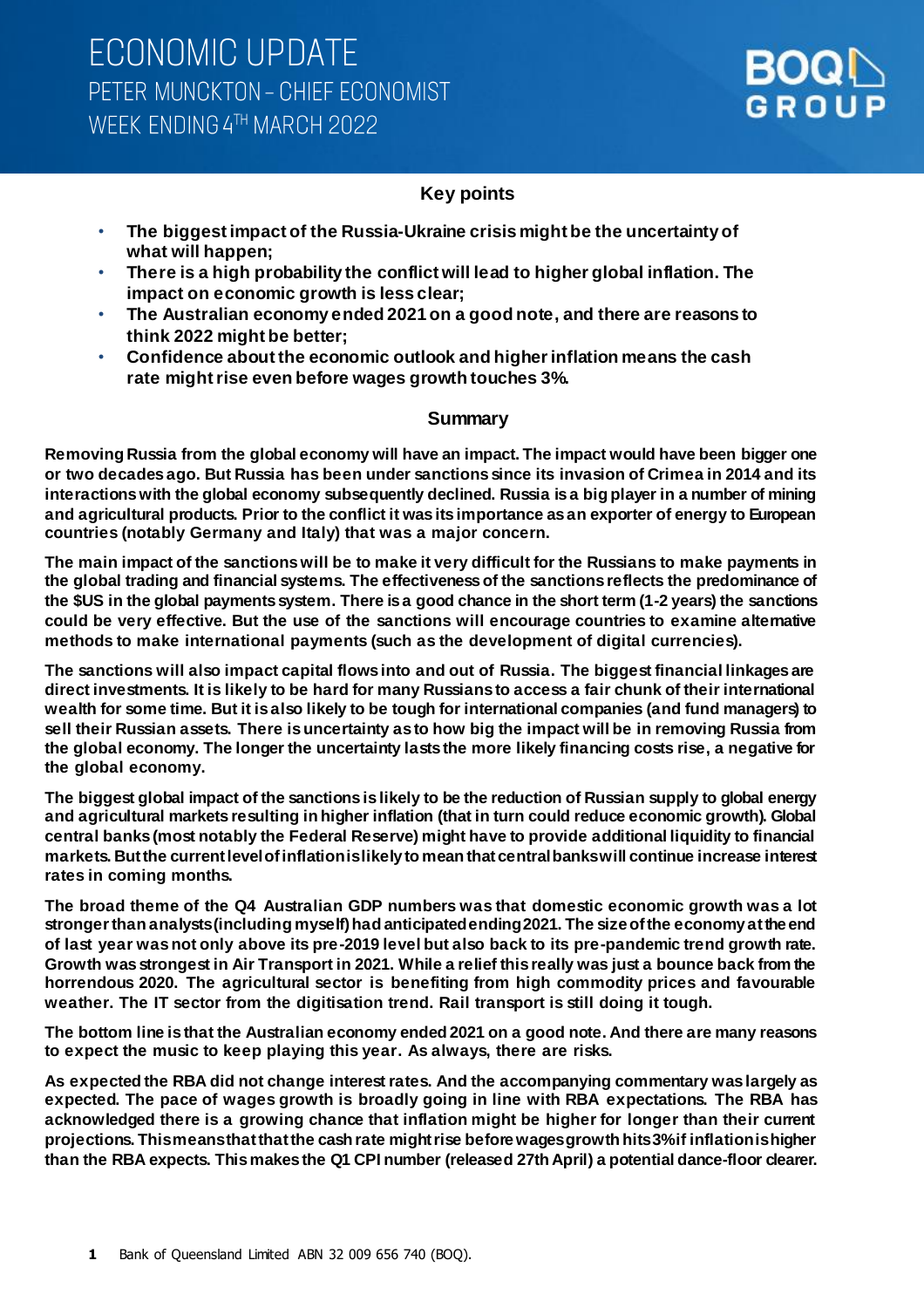#### **What have we done wrong**

What an extraordinary past few years. Just over two years ago we were staggered by the enormity of the bushfires that hit the East Coast of Australia. Since then we have had a once in a century pandemic and now a once in a century rain storm. When are those 'normal' times going to return?

And then the Russia-Ukraine crisis reminds us that major wars happen in the 21st century and have a serious impact upon the global economy and financial markets. There is still plenty we don't know. Most important is how long the war will last. Even assuming that the war is relatively short (1-3 months) it is likely that the sanctions will last longer. It is unlikely that the 'West' would want the sanctions to end until Ukraine has regained its sovereignty. But a Ukraine with tighter links with Western Europe is something that Russia does not want.

#### **Economic impact of the crisis**

At around \$US1.6 trillion the Russian economy is a little bigger than Australia. At about 2% of the global economy its removal from the global trading and financial system will have an impact. The impact would have been greater one or two decades ago. But Russia has been under sanctions since its invasion of Crimea in 2014 and its interactions with the global economy subsequently declined.

Russia and Ukraine combined are a relatively small part of the global trading system but both are major players in a number of mining and agricultural markets. Prior to the conflict it was there importance of Russia as an exporter of energy to some European countries (notably Germany and Italy) that was one of the key economic considerations.

Russia's importance in energy markets is the main reason why they was excluded from the impact of sanctions. But inevitably there has been uncertainty about the scope of the sanctions (eg, which bank accounts can be used to pay for oil and gas). That uncertainty is playing a role in the rise of oil and gas prices. More generally the exclusion of major commodity suppliers at a time of strong demand and supply constraints is likely to mean an extended run of higher commodity prices.

Over time the direction of Russian trade has shifted from the West (Europe) to South (towards China and much of the rest of Asia). Partly that reflects the growing importance of Asia in the global economy, and particularly in the global trading system. But it also is a reflection that previous sanctions were implemented most stringently in the US (particularly) and Europe. The ongoing rise of the Asian economy and the impact of the new sanctions will likely see a further shift of Russian trade towards Asia (notably China). Russia is a big importer from some neighbouring countries exports (such as the Baltic states).

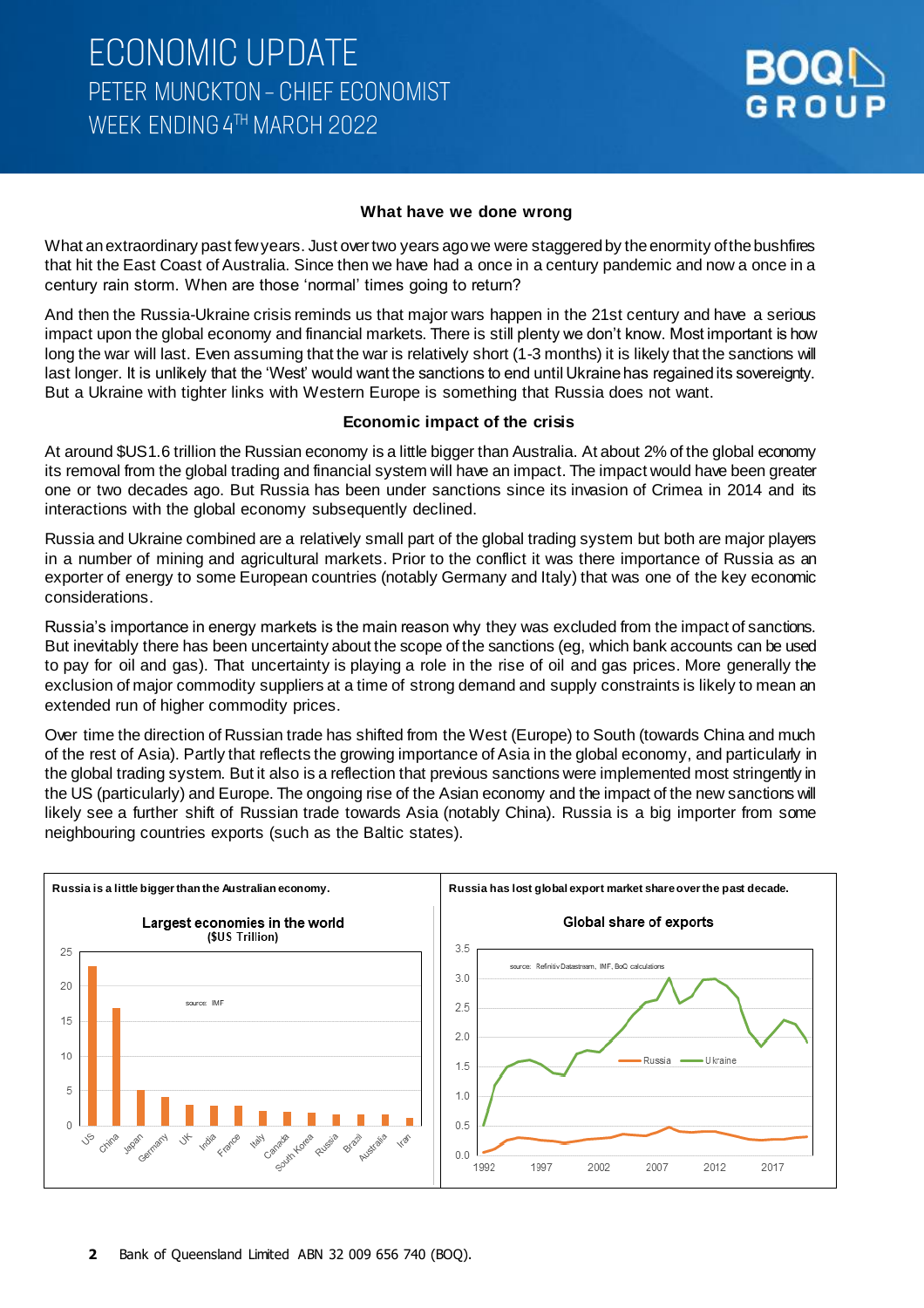## **ECONOMIC UPDATE** PETER MUNCKTON - CHIEF ECONOMIST WEEK ENDING 4TH MARCH 2022





The main impact of the sanctions will be to make it very difficult for the Russians to make payments to access the global trading and financial systems. This includes access to over half of Russia's (large) foreign exchange reserves that it would have been hoping to use to support its currency and domestic financial system. The effectiveness of the sanctions reflects the predominance of the \$US (and therefore the US banking system) in the global payments system. There is a good chance in the short term (1-2years) the sanctions could be very effective (they have been against Iran). But the use of the sanctions will encourage countries to examine alternative methods to make international payments (such as the development of digital currencies).

The sanctions will also impact capital flows into and out of Russia. The Russian Government has a low debt burden, with only around \$US29b owned by foreign investors. The banking systems with the largest exposures to Russia are France and Italy (about \$US25b combined). Fund managers may wish to reduce their exposure to Russia but this might be hard to do for some time with the closure of the Russian financial system.

The biggest financial linkages are direct investments (ie, foreign companies such as BP owning a part of an oil project, Russians owning London real estate). It is likely to be hard for many Russians to access a fair chunk of their international wealth for some time. But it is also likely to be tough for international companies to sell their Russian assets.

This leads to the more substantial issue and that is the uncertainty of how big the impact will be about the removal of Russia from the global economy. It is hard to know all the linkages, particularly the financial ones. It is this uncertainty that has led to the selloff in global equity markets. The longer the uncertainty lasts the more likely financing costs rise, a negative for the global economy.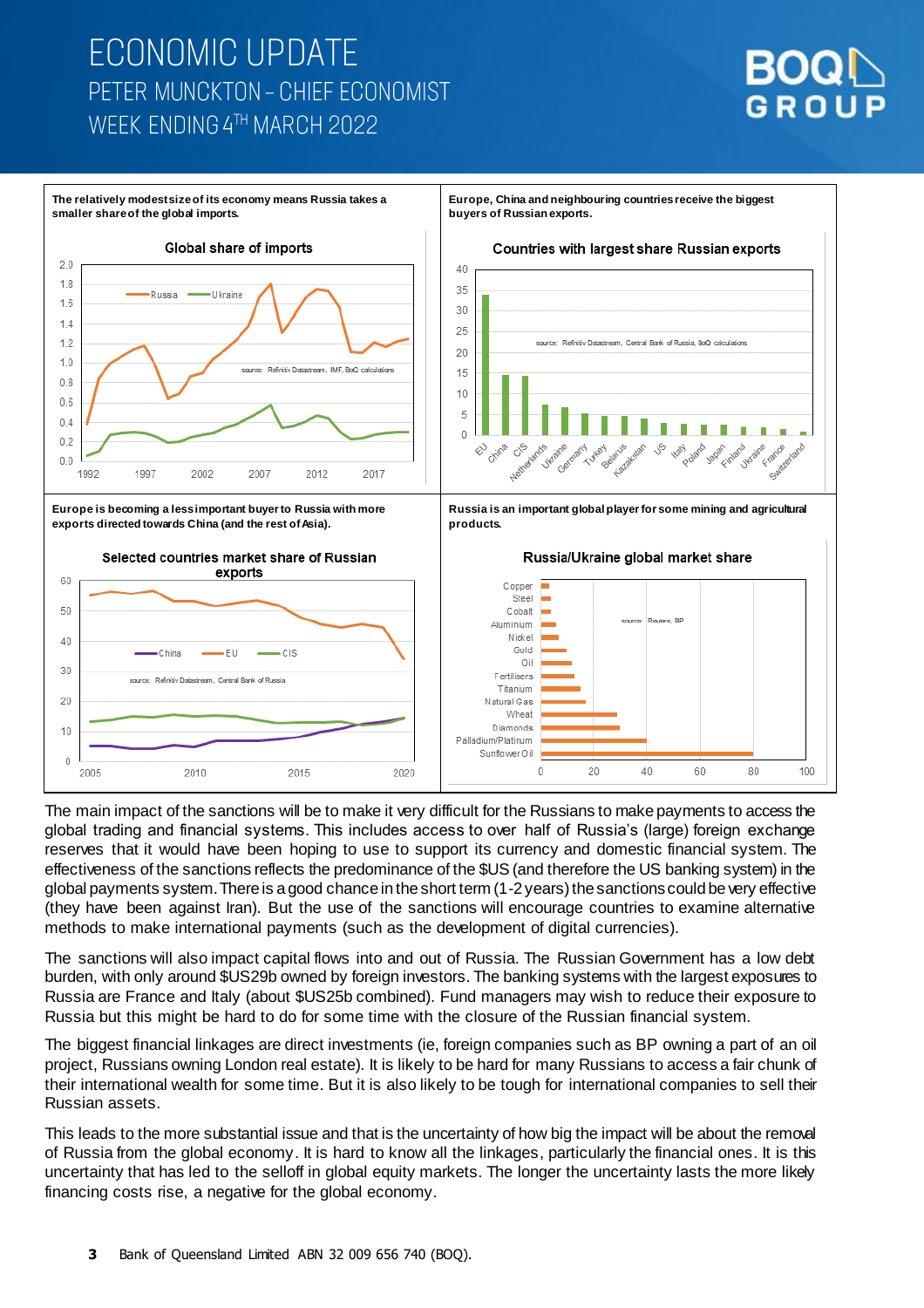## **ECONOMIC UPDATE** PETER MUNCKTON - CHIEF ECONOMIST WFFK FNDING 4TH MARCH 2022



The removal of Russia (and Ukraine) from the global economy could be expected to reduce global demand although that might be more than offset by the rise in defence spending in many countries. The bigger global impact is likely to that the reduction of Russian supply to global energy and agricultural markets will lead to higher prices (that in turn could reduce economic growth).

Financial markets are currently thinking that the impact of the war on commodity prices (and therefore inflation) will be short-lived. Maybe that is right although the risk is that the sanctions (and therefore the impact on commodity prices) will be longer lasting. And the longer inflation stays higher the more likely that inflation expectations will increase. In turn that increases the chances that inflation will remain too high.

Global central banks (most notably the Federal Reserve) might have to provide additional liquidity to financial markets (for example to help meet increased demand for \$US). But the current level of inflation is likely to mean that central banks will continue increasing interest rates in coming months (as Bank of Canada has just done). The longer the uncertainty about the war lasts the greater the chance that the pace of the global rate hikes for the second half of this year won't be as aggressive as current financial market pricing. This could mean that inflation stays higher for longer. And may result in interest rates having to head to a higher level than currently suggested by financial markets.

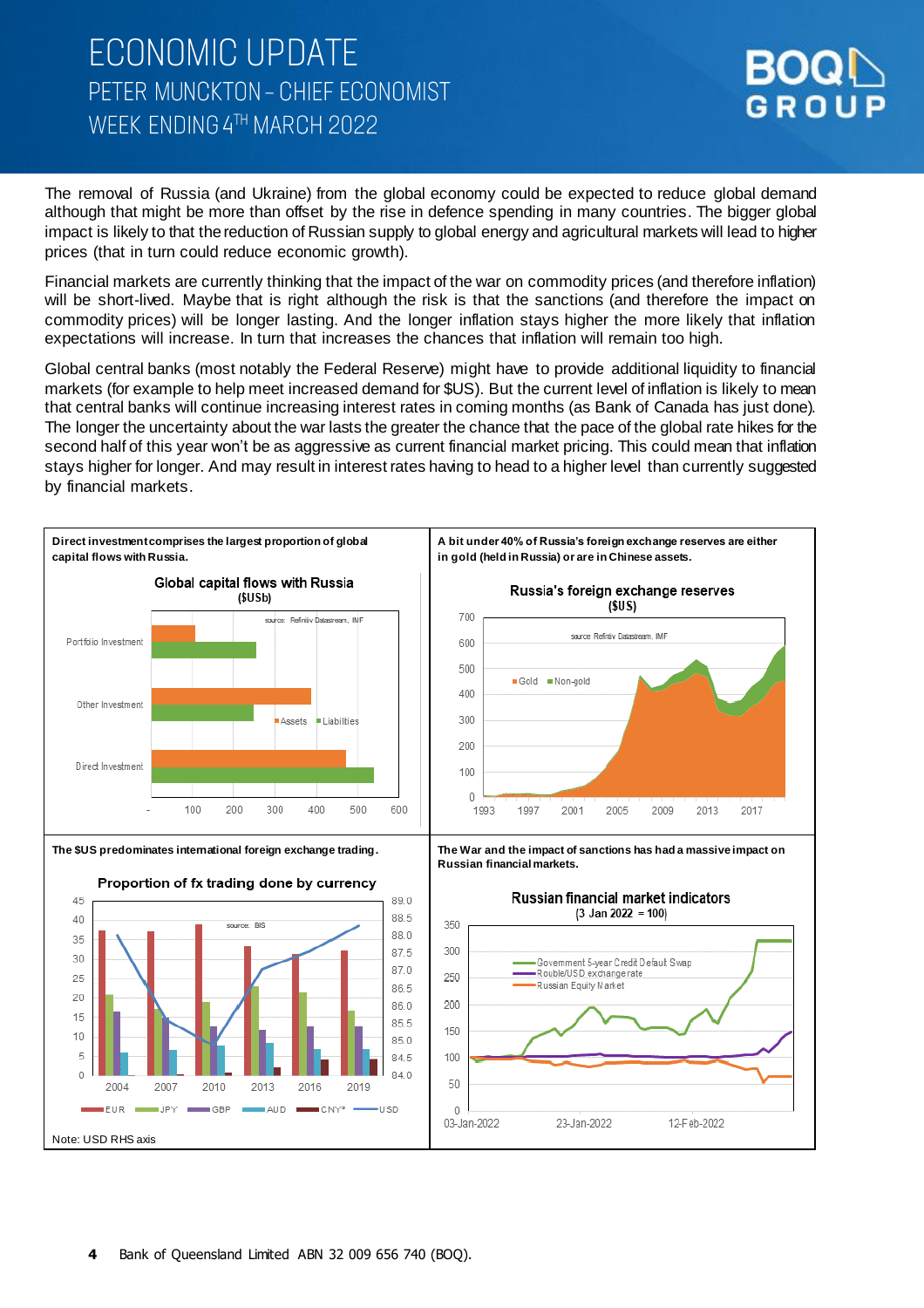

#### **The Australian economy entered 2022 in fine fettle**

I will write more on the performance of the Australian economy in coming weeks. But the broad theme of the Q4 GDP numbers was that economic growth was a lot stronger than analysts (including myself) had anticipated ending 2021. It is this strength of the economy that is leading to the very high demand for workers (together with the lack of supply of workers due to low immigration is leading to the very low unemployment rate).

The size of the economy at the end of last year was not only above its pre-2019 level but also back to its prepandemic trend growth rate. Consumer spending on services picked up in the December quarter as Sydney and Melbourne lockdowns ended. But the level of spending on services remains (just) below its end 2021 level while consumer demand for goods remains elevated (a factor behind the global supply-chain problems). Supply constraints and strong demand means that inventory levels (relative to sales) remains low. The desire for firms to build stock should be a positive for economic growth this year.

Growth was strongest in Air Transport in 2021. While a relief this really was just a bounce back from the horrendous 2020. Things are still tough for the airlines with the size of the sector still less than 20% of its pre-COVID level. The agricultural sector is benefiting from high commodity prices and favourable weather. The IT sector from the digitisation trend. And the food and beverage manufacturing sector has done well with more people eating at home and international supply-chain problems increasing demand for local goods. Growth was also modest in the year for coal and iron ore miners. Weather-related and other shutdowns played a role. High commodity prices will be making iron ore and coal miners smile wider this year.

The GDP numbers include another measure of labour costs (average earnings). They grew by 3.1% over the year, about the same as the wage price index (once bonuses are included). No real need for the RBA to be uncomfortable.

The bottom line is that the Australian economy ended 2021 on a good note. And there are many reasons to expect the music to keep playing this year. High commodity prices means exports should be strong. Builders have plenty of houses to complete. There is a mountain of infrastructure work to be done. Firms look to be boosting their capex budgets. A low unemployment rate and rising wages growth should mean consumers will continue to spend. And in an election year, fiscal policy should remain supportive.

What are the risks that the music might stop? The appearance of a deadly variant of COVID would be one although the recent pandemic news has been benign. Rapid global interest rate rises and the impact this would have on asset prices and borrowers is something to be watched. What happens to workers real wages (wages growth after taking account inflation) will be important. And of course we still need to see how the Russia-Ukraine crisis plays out.

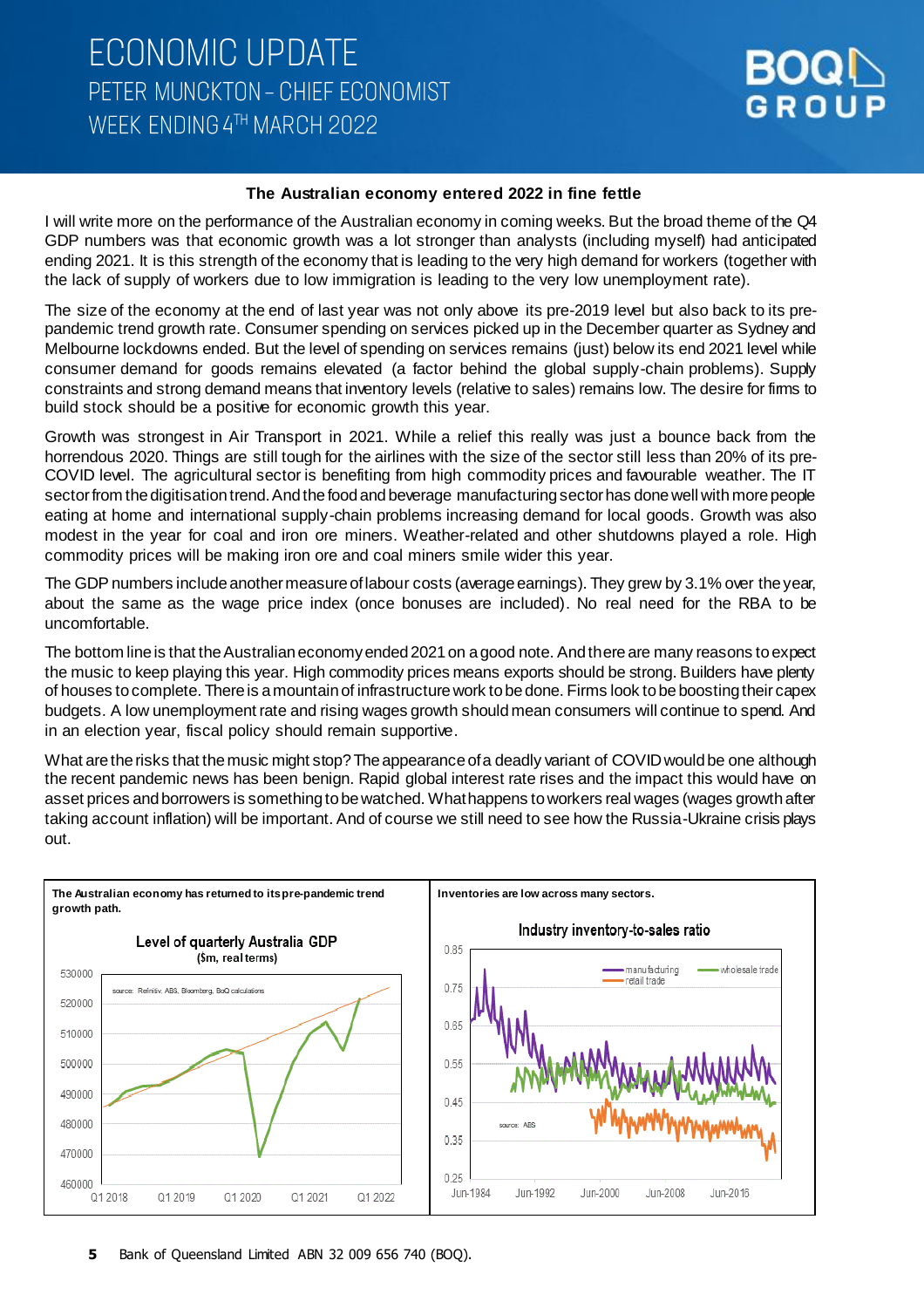## **ECONOMIC UPDATE** PETER MUNCKTON - CHIEF ECONOMIST WFFK FNDING 4TH MARCH 2022





### **RBA playing the patience game**

In a big week, the RBA also had its March Board meeting. As expected there was no change in interest rates (or discussion about what to do about its balance sheet). The accompanying commentary was largely as expected. The RBA noted that the Russia-Ukraine War adds an element of uncertainty. Wages growth has picked up, but only back to pre-pandemic levels. The RBA have become more open about the possibility that inflation might stay higher for longer. They noted the uncertainty about what higher global inflation might mean for Australia as well as how long supply-chain problems (and the very strong demand for goods) might last.

The pace of wages growth is broadly going in line with RBA expectations. If that is the key trigger for an interest rate hike then an increase wouldn't happen until towards the end of the year, and possibly not until 2023. But as the RBA has acknowledged there is a growing chance that inflation might be higher for longer than their current projections. The strength of the labour market means that the unemployment rate is at decade lows and will very likely lead to stronger wages growth. This means that that the RBA might end up raising the cash rate before wages growth hits 3% if inflation is higher than they expect. This makes the Q1 CPI number released on 27th April a potential dance-floor clearer.



It was Motley Crue who sang all bad things must end. Already the economy is producing more than one jaunty note. With some luck with the weather and on the heath front (as well as less dire geo-political news) things (as D:Ream put it) can only get better.